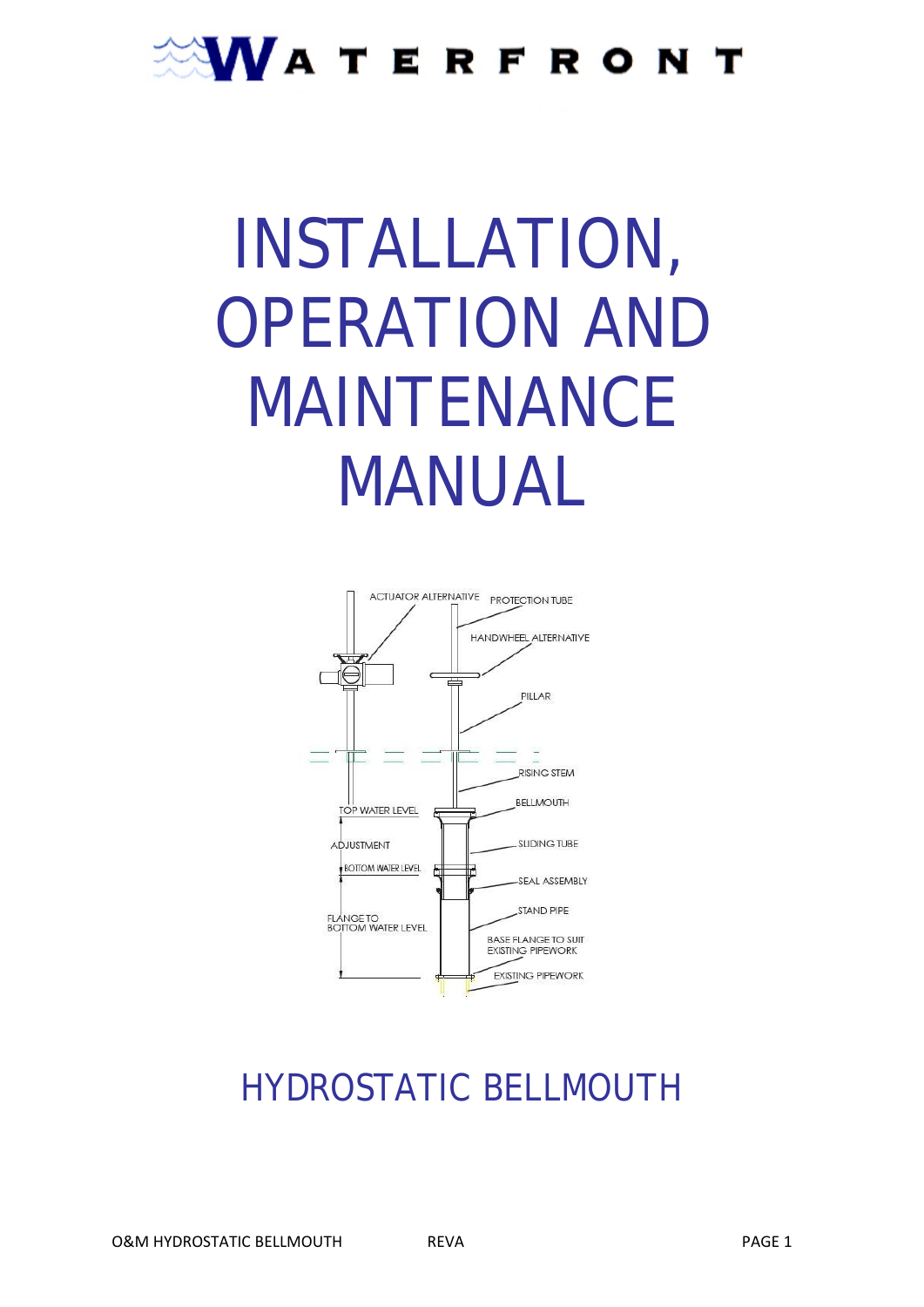

We are a Glasgow based company providing water engineering solutions in fluid control for both the UK and International markets.



**Waterfront Engineering Services Ltd** was formed in 1988 specialising in the installation and commissioning of Penstocks for Treatment Plants.

We offer a service to supply refurbish and install valves, penstocks and ancillary equipment.

 We have extended our range to incorporate a wide range of products for controlling Water Flows. These products cover all types of valves, penstocks and ancillary products.

Waterfront Engineering Services LTD provides consistent high quality products and services.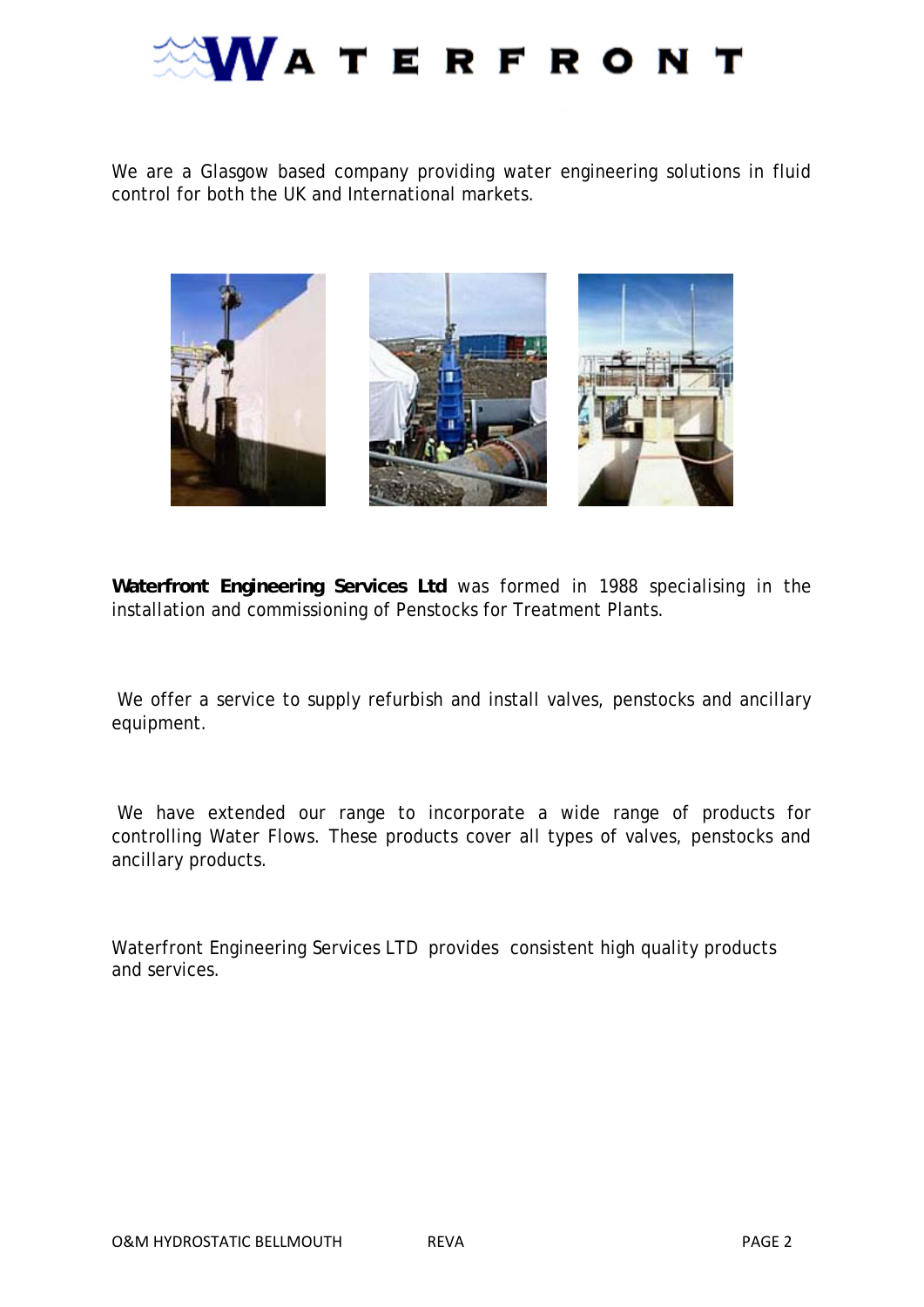### **NVATERFRONT**

CONTENTS :

| <b>HANDLING AND STORAGE</b>                                                              | PAGE 4            |
|------------------------------------------------------------------------------------------|-------------------|
| <b>INSTALLATION</b>                                                                      | PAGE 4            |
| <b>OPERATING EQUIPMENT</b>                                                               | PAGE 5            |
| <b>INSTALLATION RECOMMENDATIONS FOR MANUAL GEARBOXES</b>                                 | PAGE 5            |
| <b>INSTALLATION RECOMMENDATIONS FOR ELECTRIC ACTUATORS</b>                               | PAGE <sub>7</sub> |
| <b>COMMISSIONING</b>                                                                     | PAGE 8            |
| OPERATION RECOMMENDATIONS OPERATING EQUIPMENT                                            | PAGE 9            |
| <b>MAINTENANCE OF GEARBOXES</b>                                                          | PAGE 9            |
| <b>MAINTENANCE RECOMMENDATIONS OPERATING EQUIPMENT WITH</b><br><b>ELECTRIC ACTUATORS</b> | PAGE 10           |
| <b>HYDROSTATIC VALVES - MAINTENANCE</b>                                                  | PAGE 10           |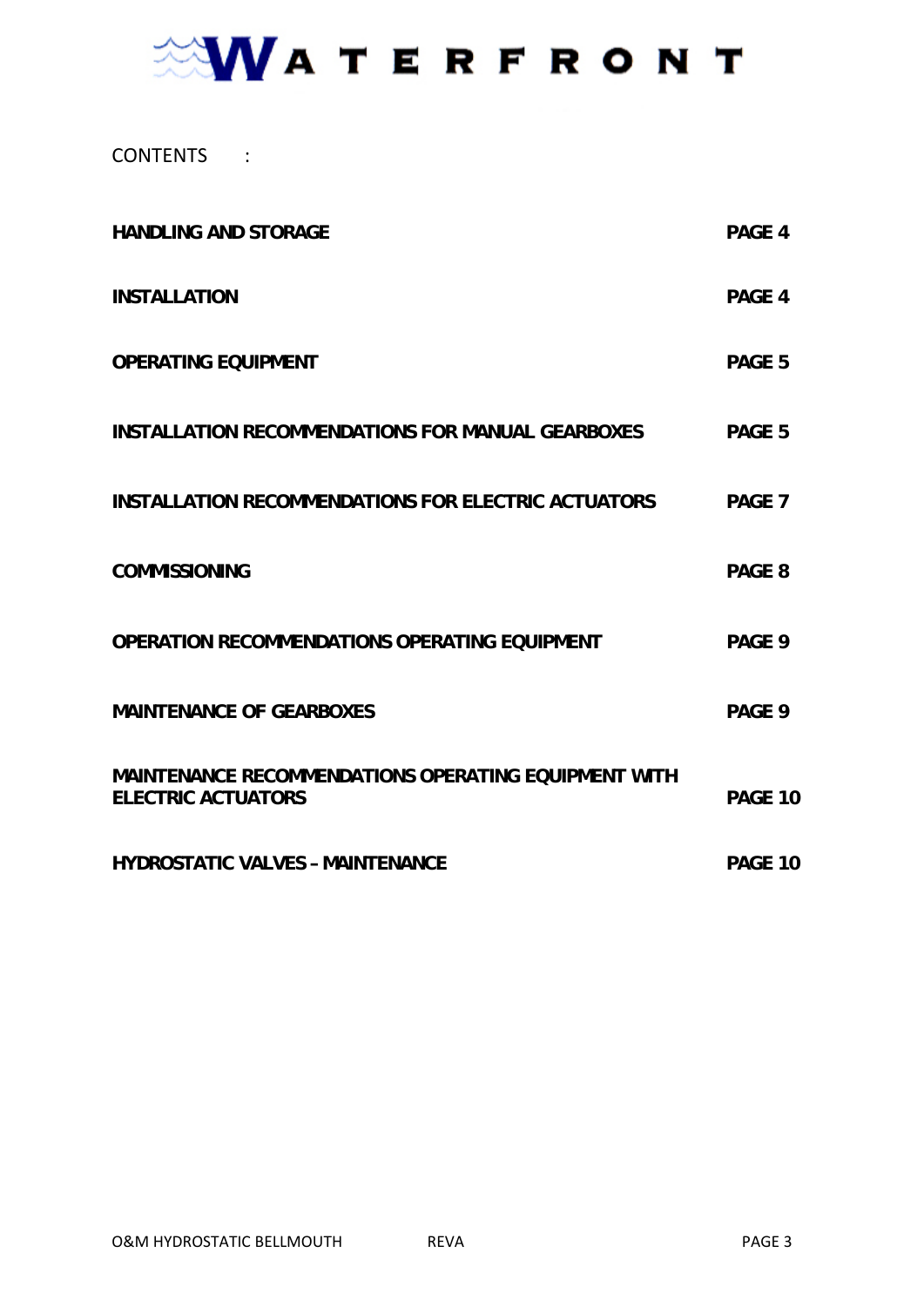

#### **INSTALLATION, OPERATION AND MAINTENANCE INSTRUCTIONS HYDROSTATIC BELLMOUTH VALVES**

#### **INSTALLATION RECOMMENDATIONS**

#### **HANDLING AND STORAGE**

If chains or slings are used for handling purposes, the body should be protected with cloth sacking or similar material.

**NEVER USE HOOKS UNLESS EYEBOLTS ARE FITTED**

Hydrostatic Valves should be stored in the horizontal position whenever possible.

#### **INSTALLATION**

The Installation of adjustable Hydrostatic valves is not difficult providing the following recommendations are followed.

1. CHECK the flange face of the pipe work, set in the civil works/structure, with an Engineer's spirit level. It is ESSENTIAL that the pipe flange is true and level before commencing installation.

2. Present the Hydrostatic standpipe assembly to the flange of the civil pipe work by lowering into position. Line up the bolt holes, to make sure that the gasket is correctly positioned, then insert the fixing bolts and tighten. The standpipe assembly MUST be vertical for the unit to operate efficiently.

3. If the unit has been dismantled, for any reason, the next stage is to insert the sliding Hydrostatic draw-off pipe into the fixed standpipe. Make sure that the ring seal/greasy hemp packing is installed around the uPVC sliding pipe and retained in the lower fixed standpipe. Approximately 2 to 4 strips will be required with joints being opposite each other. Pull the gland into position to compress the gland packing to create a seal, do not over compress. When installed operate the valve a few times and re-tighten the gland.

4. Lower the operating spindle into position and bolt the spindle on to the Hydrostatic valve lifting bridge.

5. Fit the key plate over the spindle and bolt the pillar base into position. This key prevents the spindle from rotating during operation. This key plate is positioned between the operating gear pillar/pedestal base plate and the floor, position the anchor bolts through the pedestal base plate and the key plate. DO NOT tighten fully until perfect alignment has been achieved. Where applicable, use grout under the pedestal base plate if the concrete is not perfectly flat.

6. Assemble the operator to the spindle. Operator could be hand wheel and yoke sleeve, gearbox, electric actuator, hydraulic or pneumatic. Finally where applicable fit the spindle protection tube.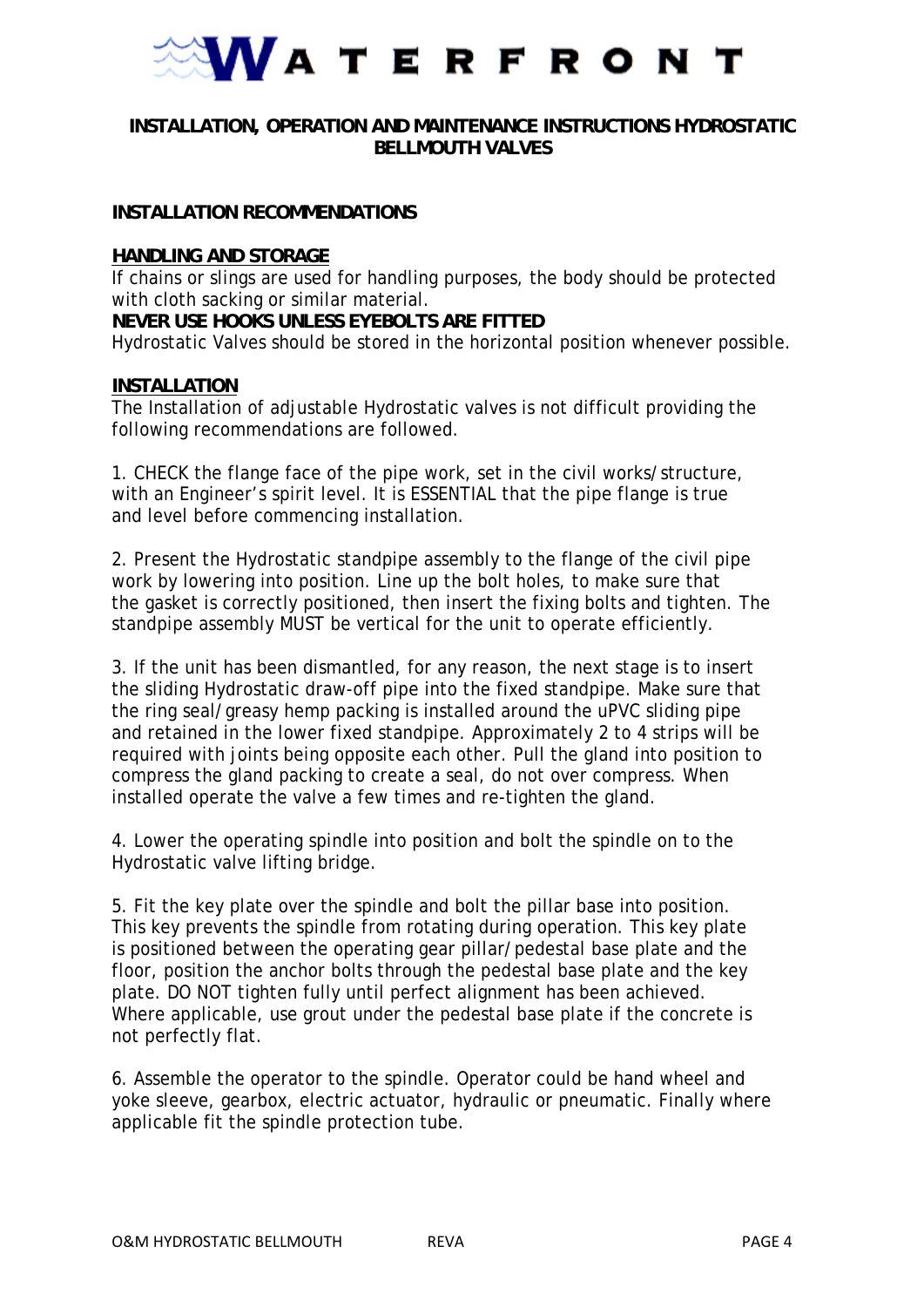# **VATERFRONT**

#### **OPERATING AND MAINTENANCE HYDROSTATIC VALVES**

The Hydrostatic should give years of trouble-free operation, providing the following simple instruction procedures are adopted.

#### **OPERATING EQUIPMENT**

1. Whenever possible, units are dispatched completely assembled with their operating gear. However, if units have to be dispatched in separate section, each section will be labelled with the Tag Reference Number.

2. Separate 'Installation, Operation and Maintenance Recommendations' are provided for the electric actuators(refer to manufactures own web sites:- Auma Actuators @ www.auma.com and Rotork Actuators @ www.rotork.com

3. When required, coping brackets or guide brackets for extension spindles, or floor pillars for operating gear, should also be bolted and or grouted to the wall, coping floor or flooring, in the manner previously described for the type of anchor bolts specified. Refer to the appropriate Arrangement Drawing as necessary.

4. When fitting extension spindles on sludge valves, it is essential that the lower cylinder and the remote operating equipment, through the spindles, are in perfect vertical alignment.

#### **INSTALLATION RECOMMENDATIONS FOR MANUAL GEARBOXES**

#### **HANDLING**

If chains or slings are used for handling purposes, the unit should be protected with cloth, sacking or similar material. NEVER USE HOOKS UNLESS EYEBOLTS ARE FITTED

#### **STORAGE**

1. If gearboxes are supplied separately they should be stored in a clean, dry, warehouse. If supplied unpacked, the gearboxes should be stored on a shelf or wooden pallet. Other materials must not be stored on top of the gearboxes.

2. If gearboxes must be stored outside (because they are fitted direct on a penstock frame), they should be covered by a suitable waterproof sheet.

3. Input shafts should be rotated every three months to mix the lubricant.

4. Most standard gearboxes are weatherproof to IP67 after correct installation and are capable of operating within a temperature range of at least minus 20 degrees Centigrade to plus 70 degrees Centigrade.

If gearboxes are required for submerged use in a liquid or, for use outside the quoted temperature range, they must be specifically ordered for that purpose. The installation of gearboxes is not difficult providing these recommendations are followed.

1. CHECK that you have the correct gearbox with the correct ratio to fit the unit, which is being installed.

2. CHECK that the gearbox is properly lubricated. Most gearboxes are factory lubricated 'for life' with grease. If the unit has been dismantled, the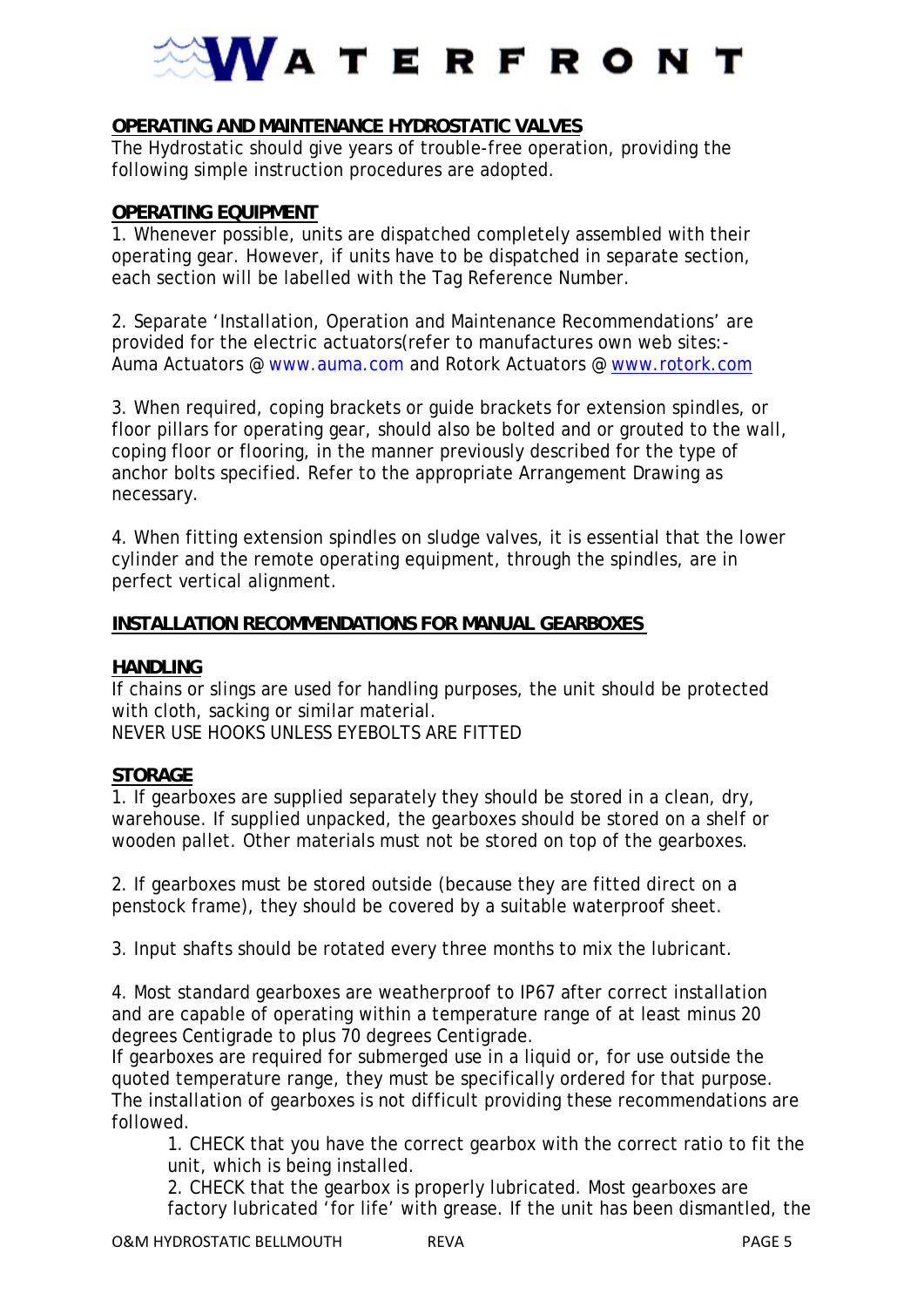

base plate must be resealed, with a silicone sealant, or other gasket compound, on reassembly and any thrust elements or bearing cavities must be greased.

3. If the gearbox drive nut is supplied separately, on the spindle, care must be taken when fitting it into the gearbox to make sure that the thrust bearings are also fitted correctly.

4. If the gearbox has been supplied with a hand wheel it is recommended that this be fitted to the gearbox before trying to mount the unit; this will make it easier to rotate the gearing to pick up the start of the thread or key location.

5. On a KEYED NON-RISING SPINDLE, once the key and keyway are lined up, the gearbox can be rotated until a positive engagement occurs. Rotate the gearbox to the correct orientation and align fixings. Bolt gearbox to mounting flange.

NOTE: - With gearboxes designed to be thrust taking with non-rising stems, the drive sleeve will be fitted to the stem. Insert the stem through the bottom bearing set and the thrust plate and lower into position. You may have to screw the stem into the door nut or fit to muff coupling. Either way screw stem down to lightly grip and locate the lower bearing set (pregreased) and plate. Position the top bearing set on to the drive sleeve (pregreased) and lower the gearbox over the top, the gearbox will need rotating until it engages on the drive sleeve splines. Rotate the gearbox to the correct orientation and align fixings. On a SCREWED RISING SPINDLE, once the threaded nut and spindle are lined up, the gearbox can be rotated until a positive engagement occurs. Rotating the hand wheel will then screw the gearbox down the spindle and when in the correct position, the gearbox can be bolted down on to the mounting flange. With this arrangement the gearbox may well have the drive sleeve fitted, if not repeat as for non-rising for the assembly of drive sleeve, bearings (1 set either side of the drive sleeve collar/shoulder) to gearbox and screw onto stem. (Rarely used for the operation of hydrostatic valves)

6. On a SCREWED RISING SPINDLE, once the threaded nut and spindle are lined up, the gearbox can be rotated until a positive engagement occurs. Rotating the hand wheel will then screw the gearbox down the spindle and when in the correct position, the gearbox can be bolted down on to the mounting flange. With this arrangement the gearbox may well have the drive sleeve fitted, if not repeat as for non-rising for the assembly of drive sleeve, bearings (1 set either side of the drive sleeve collar/shoulder) to gearbox and screw onto stem.

7. Refer to Manufacturers Instruction Manual for Installation Procedure.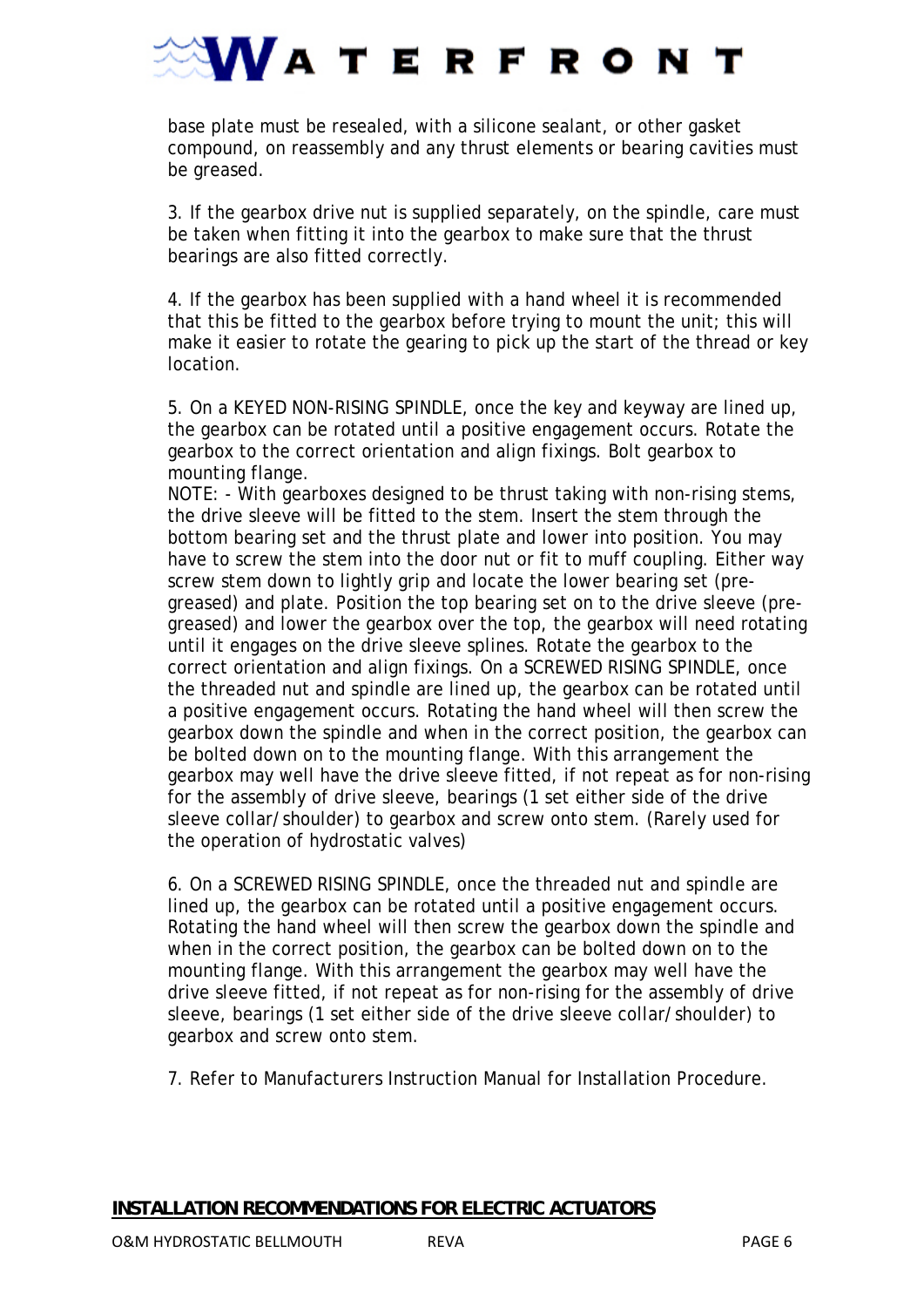

#### **HANDLING**

If chains or slings are used for handling purposes, the unit should be protected with Cloth sacking or similar material. NEVER USE HOOKS UNLESS EYEBOLTS ARE FITTED. Combined units, i.e. Penstock with an electric Actuator fitted direct on the frame should NEVER be slung from the actuator.

#### **STORAGE**

1. If electric actuators are supplied separately, they should be stored in a clean, dry warehouse. The internal heaters (if supplied) should be connected to the power supply. If necessary, a suitable desiccant can be placed in the switch compartment.

2. Plastic plugs or caps, fitted for transportation, should be replaced with metal pipe plugs or caps and all covers fastened tight.

3. Drive shafts should be rotated at least every three months to mix the lubricant.

4. If actuators must be stored outside (because they are fitted direct on a penstock frame), the penstock unit must be stored vertically, so that the actuator motor and switch compartment is horizontal and well off the ground. The actuator unit should be covered by a suitable waterproof sheet. Paragraphs 1, 2 and 3 above also apply.

5. Most standard actuators are weatherproof to at least IP67 BUT ONLY AFTER correct installation. They are usually capable of operating within a temperature range of at least minus 20oC to plus 70oC.

#### **INSTALLATION SEQUENCE**

The installation sequence is not difficult providing these recommendations are followed:

1. READ these instructions AND the actuator manufacturers instruction book, which has either been supplied to you separately, or may be found attached to, or inside the switch compartment.

2. CHECK that you have the correct actuator to fit the unit which is being installed.

3. It is recommended that all the actuators be inspected for proper lubrication, in accordance with the manufacturer's instructions, before being operated, especially if they have been in storage for a long time.

4. If the actuator drive nut is supplied separately, on the spindle, care must be taken when fitting it into the actuator, to make sure that the thrust bearings are also fitted correctly.

5. With the DETACHABLE actuator thrust base and a KEYED NON-RISING spindle, when the key and keyway are lined up the thrust base can be lowered onto the mounting flange and bolted down. The actuator can then be easily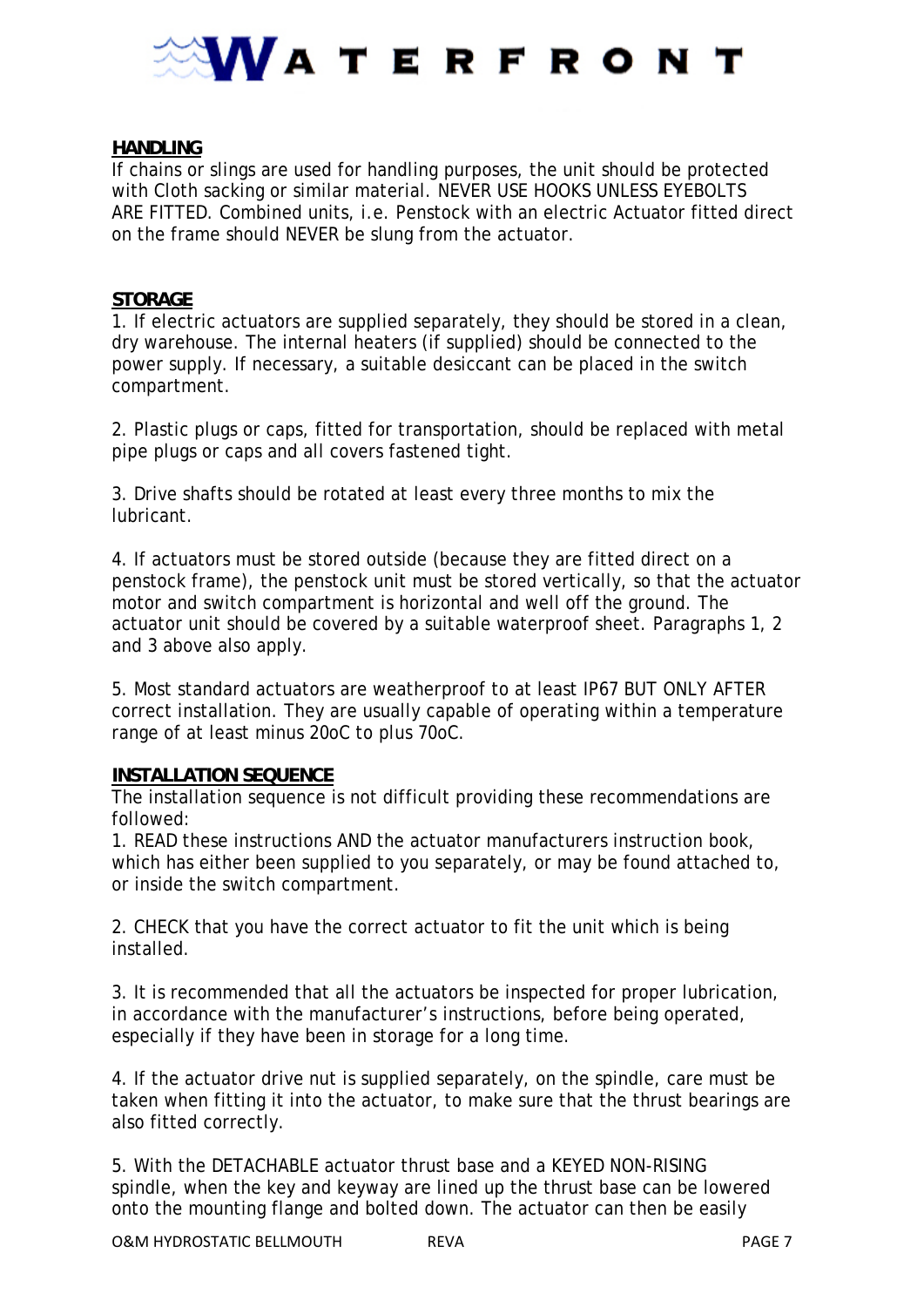

located onto the thrust base and bolted down.

6. With a DETACHABLE actuator thrust base and a SCREWED RISING spindle the thrust base must be rotated until a positive engagement occurs. The thrust base can be rotated down the spindle onto the mounting flange and bolted down.

7. With an INTEGRAL actuator thrust base and a KEYED NON-RISING spindle; the actuator must be supported during the engagement operation. Engage "HAND OPERATION" and offer up the actuator to the spindle, and then turn the hand wheel until the key and keyway are lined up. Finally, bolt down onto the mounting flange. (Rarely used for the operation of hydrostatic valves).

8. With an INTEGRAL actuator thrust base and a SCREWED RISING spindle; the actuator must be supported during the engagement operation. Engage "HAND OPERATION" and rotate until a positive engagement occurs. Rotating the hand wheel will then screw the actuator down the spindle, and when in the correct position, the actuator can be bolted down onto the mounting flange.

9. After the actuator has been fixed into position engage "HAND OPERATION" and check for freedom of movement and correct operation BEFORE connecting up all electrics.

10. The 'torque cut out switch', designed to protect the unit, is normally set by the actuator manufacturer based on information previously supplied. If adjustment is necessary, please refer the actuators manufacturers' instruction book.

11. The 'geared limit cut out switch', designed to protect the unit, is normally set by the penstock manufacturer in the factory, for actuators which are fitted direct on the frame. Actuators which are supplied separately will have to set on site after installation. Please refer to the manufacturer's instruction book.

#### **COMMISSIONING**

1. BEFORE switching on power to the actuator, engage "HAND OPERATION" and move the penstock door well away from its end of travel position.

2. AFTER switching on power, check the results using the local open and close switches, and make sure that you have the correct rotation of the spindle. Finally check the cut-out switches by fully opening and closing the unit. Be prepared to stop the unit quickly, if it does not stop automatically at the end of travel position.

3. CHECK any remote operation of the unit to make sure that it is also correct.

#### **HYDROSTATIC VALVE OPERATING EQUIPMENT – GEARBOX**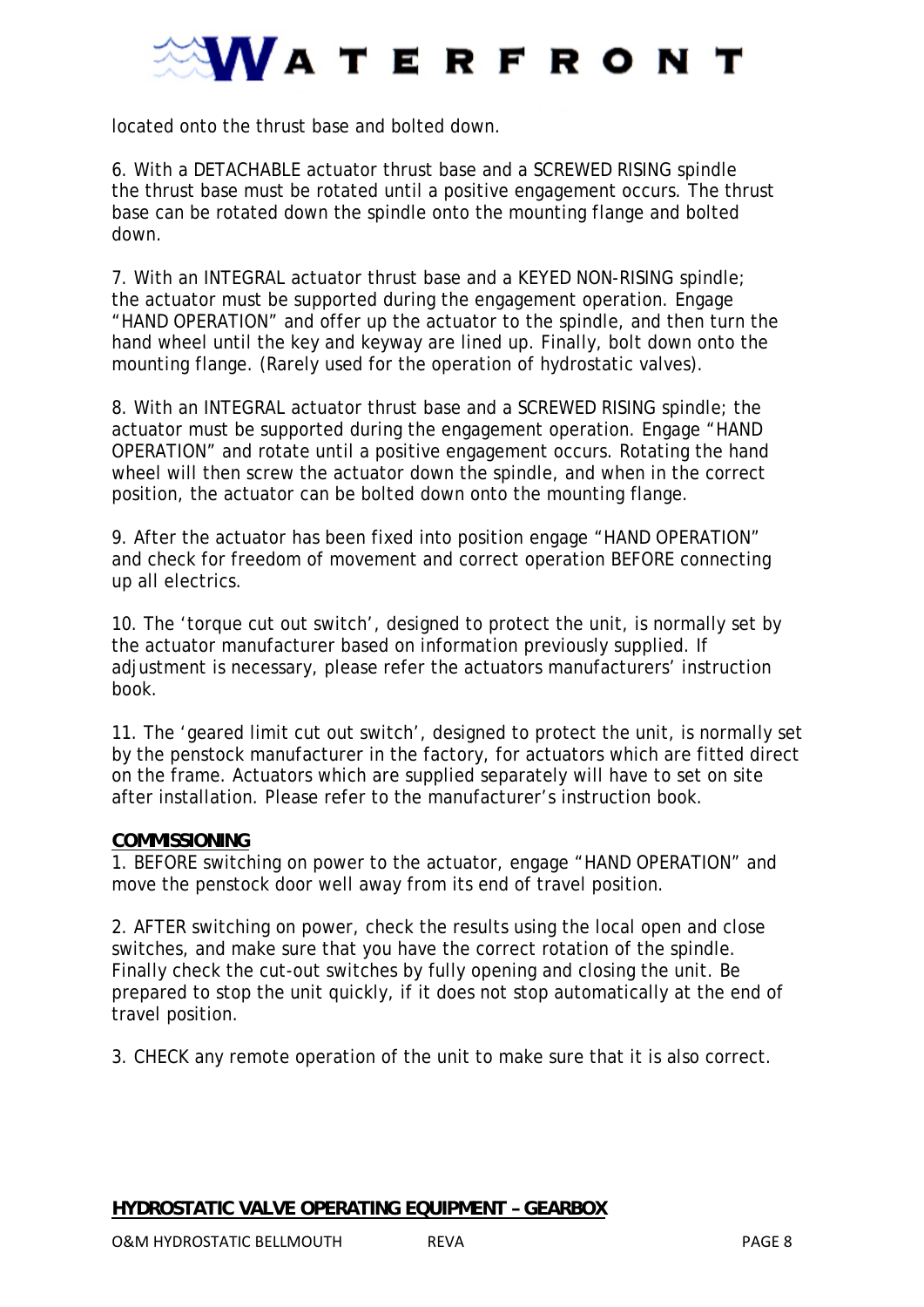

#### **OPERATION OF THE GEARBOX**

Operation of the gearbox is simple and straightforward providing the installation recommendations have been carried out correctly.

1. For ease of operation, the input effort is usually limited to about 250N on the crank handle, hand wheel.

2. If the gearbox is stiff to operate, find out the cause. DO NOT apply any additional leverage to create a higher input torque, or you may damage the unit or the equipment it is operating.

#### **OPERATION RECOMMENDATIONS**

#### **OPERATING EQUIPMENT - ELECTRIC ACTUATORS OPERATION**

Operation of the electric actuator is simple and straightforward providing the installation and commissioning recommendations have been carried out correctly.

1. An electric actuator can be operated locally either manually or by power. Remote operation can be either by direct power connection or by a control signal.

2. Standard electric actuators are normally supplied fitted with a 15 minute rated motor, unless otherwise specified at the time of ordering.

3. If the actuator proves difficult, or fails to operate, check that there is a power supply and that it is at the correct voltage on a continuous basis. If the power supply is alright, check the individual local and/or remote control systems and the fuses on the internal circuit board and the "cut-out" switches. Finally, check that the motor has not overheated.

4. If there is no apparent electrical or "cut-out" fault, engage "hand operation" and check for freedom of movement. If there is free movement by manual operation, then there is still a fault in the power supply or in the actuator, and you should refer to the actuator manufacturer's instruction book.

5. If the unit is difficult to operate manually, refer to the manufacturer's recommendations for checking the unit which is being operated.

#### **HYDROSTATIC VALVES - MAINTENANCE OF GEARBOXES**

The gearbox should give years of trouble-free operation providing the following simple inspection procedures are adopted. THE FREQUENCY OF INSPECTION SHOULD BE BASED ON THE PARTICULAR REQUIREMENTS OF THE INSTALLATION.

1. Under normal operating conditions no maintenance is required other than to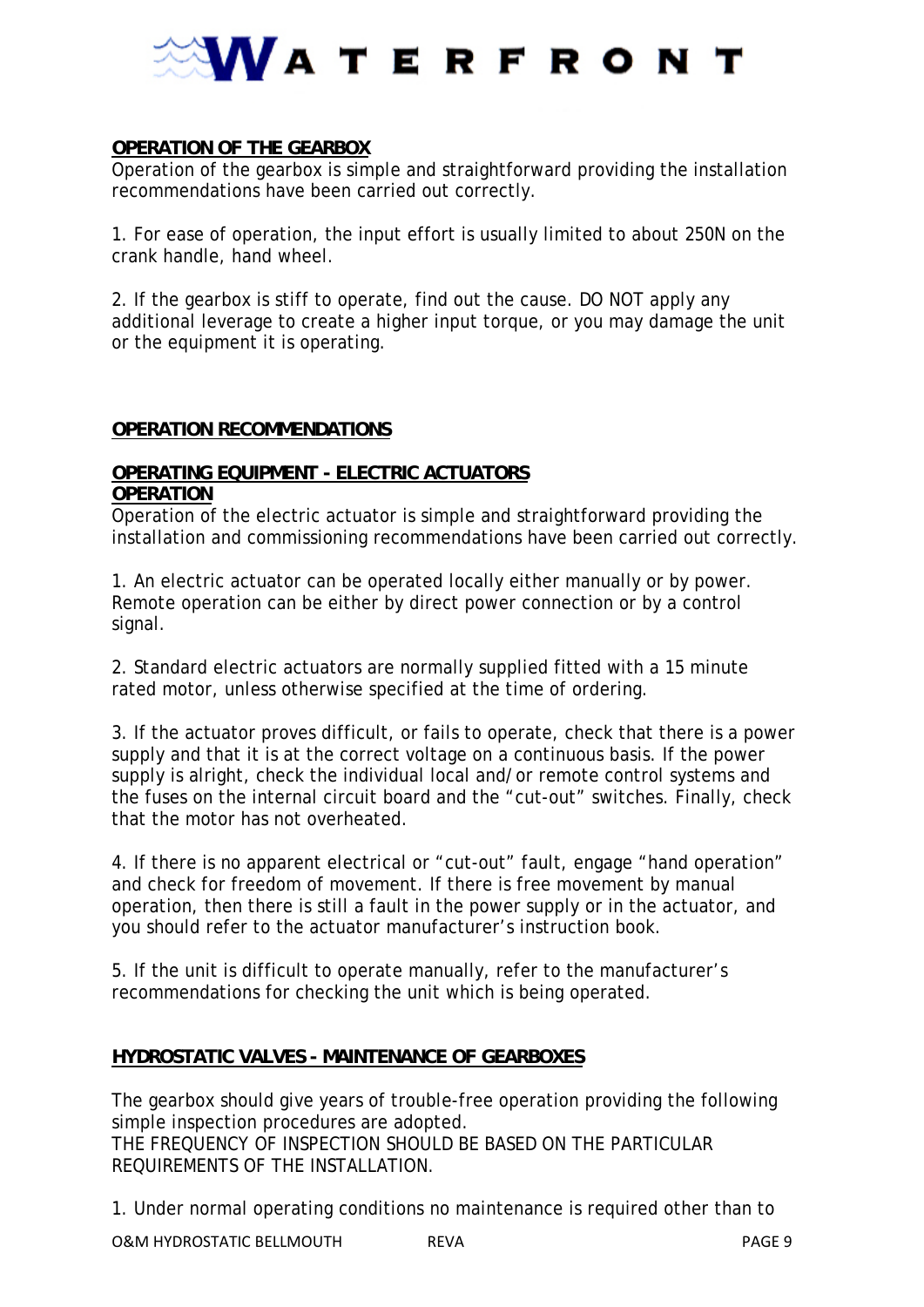

keep the unit clean.

2. Check the tightness of all bolts and nuts.

3. If the equipment which is being operated is taken out of service for an overhaul, the gearbox base/thrust plate may be removed and the grease changed, using one of the recommended lubricants. The base/thrust plate must be sealed on re-assembly.

4. Refer to the gearbox manufacturers recommendations.

#### **LUBRICANTS**

MANUFACTURER NAME OF GREASE COMMENT<br>Century Oils Lacerta CL2X Never mix o

Shell **Alvania EP1** As above. Esso Beacon EP2 As above.

Century Oils Lacerta CL2X Never mix one type of oil or grease with another.

#### **MAINTENANCE RECOMMENDATIONS OPERATING EQUIPMENT WITH ELECTRIC ACTUATORS**

#### **MAINTENANCE**

The electric actuator should give years of trouble free operation, providing the following simple inspection procedures are adopted. THE FREQUENCY OF INSPECTION SHOULD BE BASED ON THE PARTICULAR REQUIREMENTS OF THE INSTALLATION/OPERATION.

1. Clean the actuator and CHECK for oil leaks. If oil leaks are present, take out of service, flush out, renew seals an refill with fresh oil to the actuator manufacturers recommendation. NEVER mix one type of oil or grease with another.

2. Check the tightness of all bolts and nuts.

3. If the actuator is normally only used very occasionally, a routine operation plan should be established.

4. Refer to the actuator manufacturers recommendations.

5. DO NOT CARRY OUT ANY MAINTENANCE WORK WITH THE POWER **CONNECTED.** 

Whilst every care is taken that the information given herein is reliable Waterfront Engineering Services Ltd cannot accept responsibility for any damage resulting from the application of these recommendations intended for guidance only.

#### **HYDROSTATIC VALVES - MAINTENANCE**

THE FREQUENCY OF INSPECTION SHOULD BE BASED ON THE PARTICULAR REQUIREMENT OF THE INSTALLATION.

1. Clean the unit by hosing down to remove any grit or debris.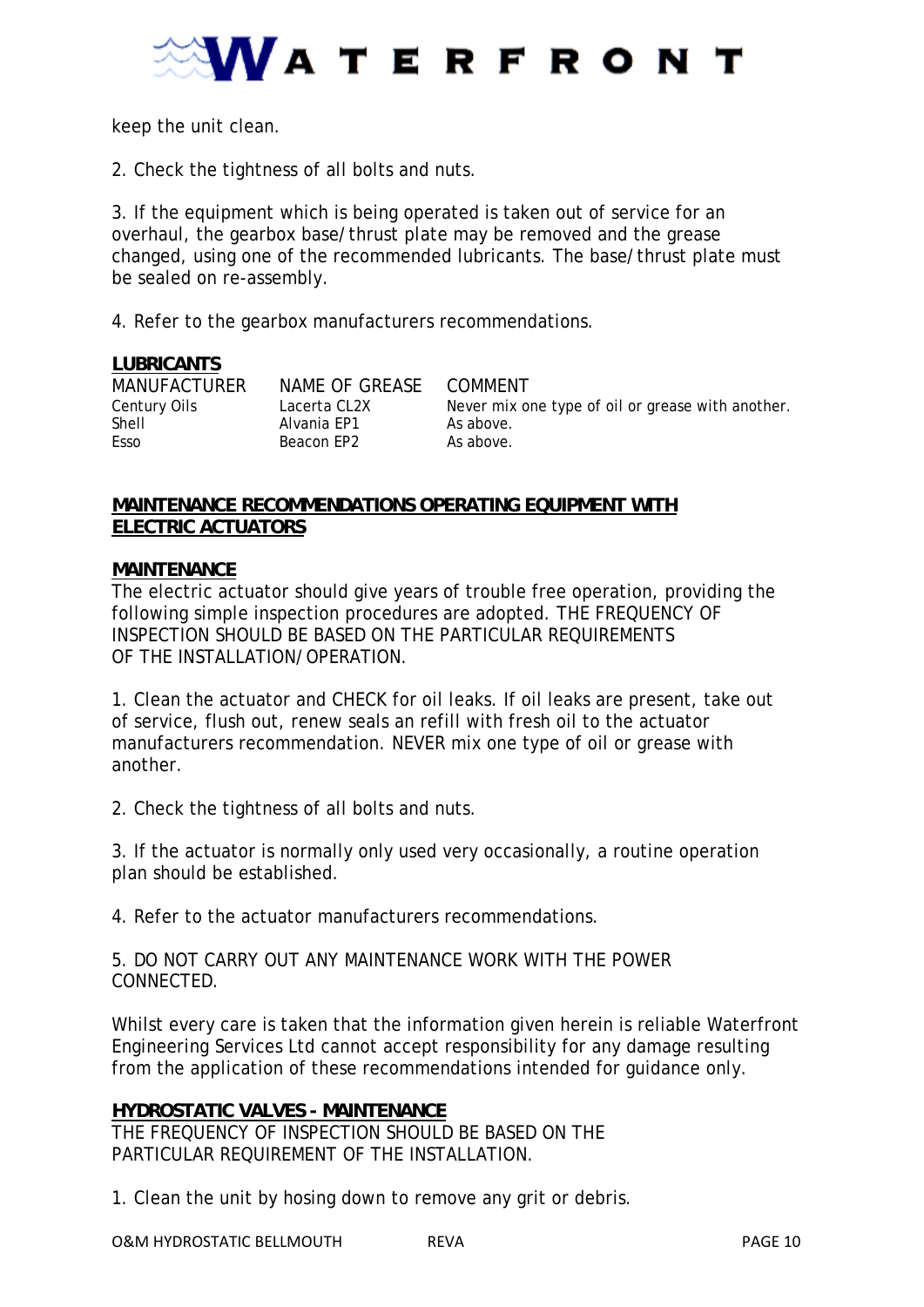## **VATERFRONT**

2. Check for leakages at the sliding joint.

3. Check also for leakage at all the joints of the fixed pipe work.

4. Check the tightness of all bolts and nuts.

5. Check the gland packing and replace if necessary, then re-fit the retaining ring and bolt into position.

6. Ensure that the spindle threads are free from debris.

7. Check the operating gear for correct alignment, freedom of movement, correct function, and there are no damaged or worn parts.

8. The screwed operating nut should be checked frequently to ensure that there is no excessive wear caused by foreign matter being carried up the spindle.

9. When carrying out any maintenance work with the Hydrostatic in the top position, ALWAYS ENSURE that the sliding Hydrostatic draw-off pipe is securely, and independently, supported from beneath.

10. Always check the actuator and gearboxes for any abnormal noises during operation, damage, or oil leaks.

#### **INSPECTION**

A thorough inspection should be carried out every six (6) months. The gland seal between the cylinder and the tube is effected by greasy hemp, manufactured by James Walker & Company Limited. The packing will harden over a period of time and must be replaced

completely.

#### **LUBRICATION**

Lubricate all sliding and rotating surfaces with BP Energrease LZIM or equivalent.

#### **GLAND PACKING**

When re-packing, the ring joints should be staggered so that they are not all on the same side, in order to avoid a particular source of leakage. When tightening the gland nuts, care should be taken to ensure even pressure is used on the packing to maintain alignment of the gland.

#### **HEALTH AND SAFETY - SAFE OPERATION**

The equipment supplied by Waterfront Engineering Services Ltd has been designed to ensure safe operation when the equipment is used for the purpose for which it is intended.

To ensure safety in operation these Instructions should be read by those who will operate and maintain the equipment.

Good maintenance practice should be followed and only the appropriate packing and lubricants should be used.

When equipment is repaired, spare parts should be correctly fitted and the